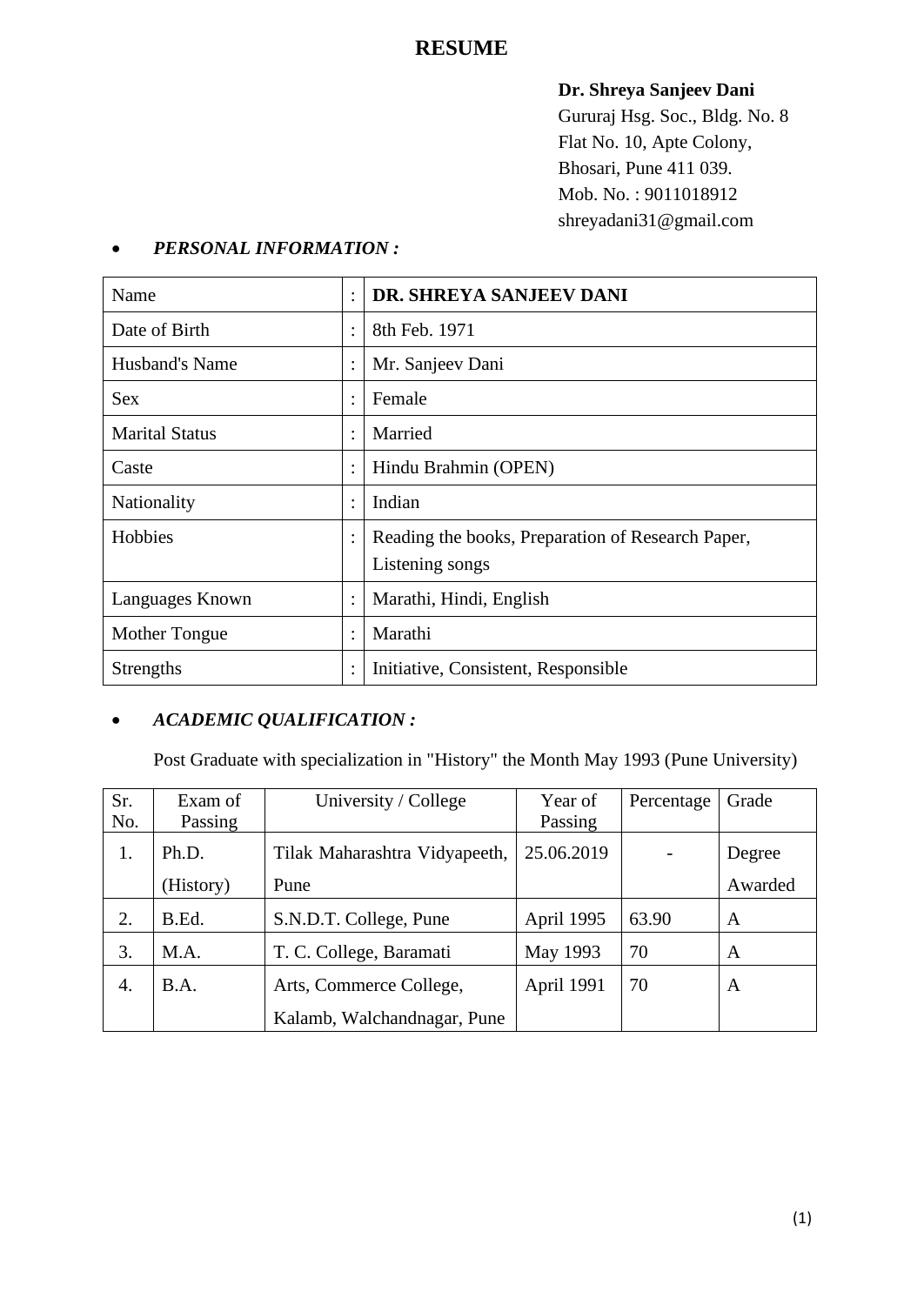#### • *AWARDS:*

- 1. Itihaskar Vishnu Sitaram Chitale Paritoshik for securing highest number of marks in entire History, under in M.A., May 1993.
- 2. The Shreemant Narayan Babasaheb Ghorpade of Ichalkaranji for securing highest number of marks in history under in M.A. May 1993.

### • *CAREER OBJECTIVE :*

To associate with an organization where in I can utilize my skills, knowledge and experts in a Professional manners to achieve the best possible organizational and personal goals.

| Sr. | <b>Name of College</b>                                      | <b>Designation</b> | <b>Subject</b> | <b>Period</b>                       | <b>Duration</b> |
|-----|-------------------------------------------------------------|--------------------|----------------|-------------------------------------|-----------------|
| No. |                                                             |                    |                |                                     |                 |
| 1.  | College<br>Commerce<br>Arts,<br>Kalamb, Walchandnagar       | Lecturer           | <b>History</b> | 1.12.95 to 31.3.96                  | 4 Months        |
| 2.  | Arts, Commerce College<br>Ghodegaon, Ambegaon, Pune         | Lecturer           | <b>History</b> | Academic Year<br>1996-97            | 1 Year          |
| 3.  | Arts, Commerce College<br>Ghodegaon, Ambegaon, Pune         | Lecturer           | <b>History</b> | Academic Year<br>1998-99            | 1 Year          |
| 4.  | Arts, Commerce & Science<br>College, Bhosari, Pune.         | Lecturer           | <b>History</b> | 18.8.2001 to<br>25.7.2018           | 17 Years        |
| 5.  | Dr. D.Y. Patil Arts, Commerce<br>Night College Pimpri, Pune | Lecturer           | <b>History</b> | 25.09.2019 to<br>30.06.2021         | 2 Years         |
| 6.  | Arts, Commerce & Science<br>College, Bhosari, Pune.         | Lecturer           | <b>History</b> | <b>Started</b><br>from<br>1.07.2021 |                 |

## • *TEACHING EXPERIENCE : Total 21.4 Years.*

## • *Ph.D GUIDSHIP :*

1. I have been selected by J.J.T University Rajasthan for Co-Guide / Co-Supervisor for Ph.D Programme.

### • *EXTRA CURRICULAR ACTIVITIES*

- 1. 15 years as the Head of Arts Department, ACS College, Bhosari, Pune 39.
- 2. Completed the Modi Training Course, 2nd May to 15th May 2004, Bharat Itihas Sanshodhak Mandal, Pune.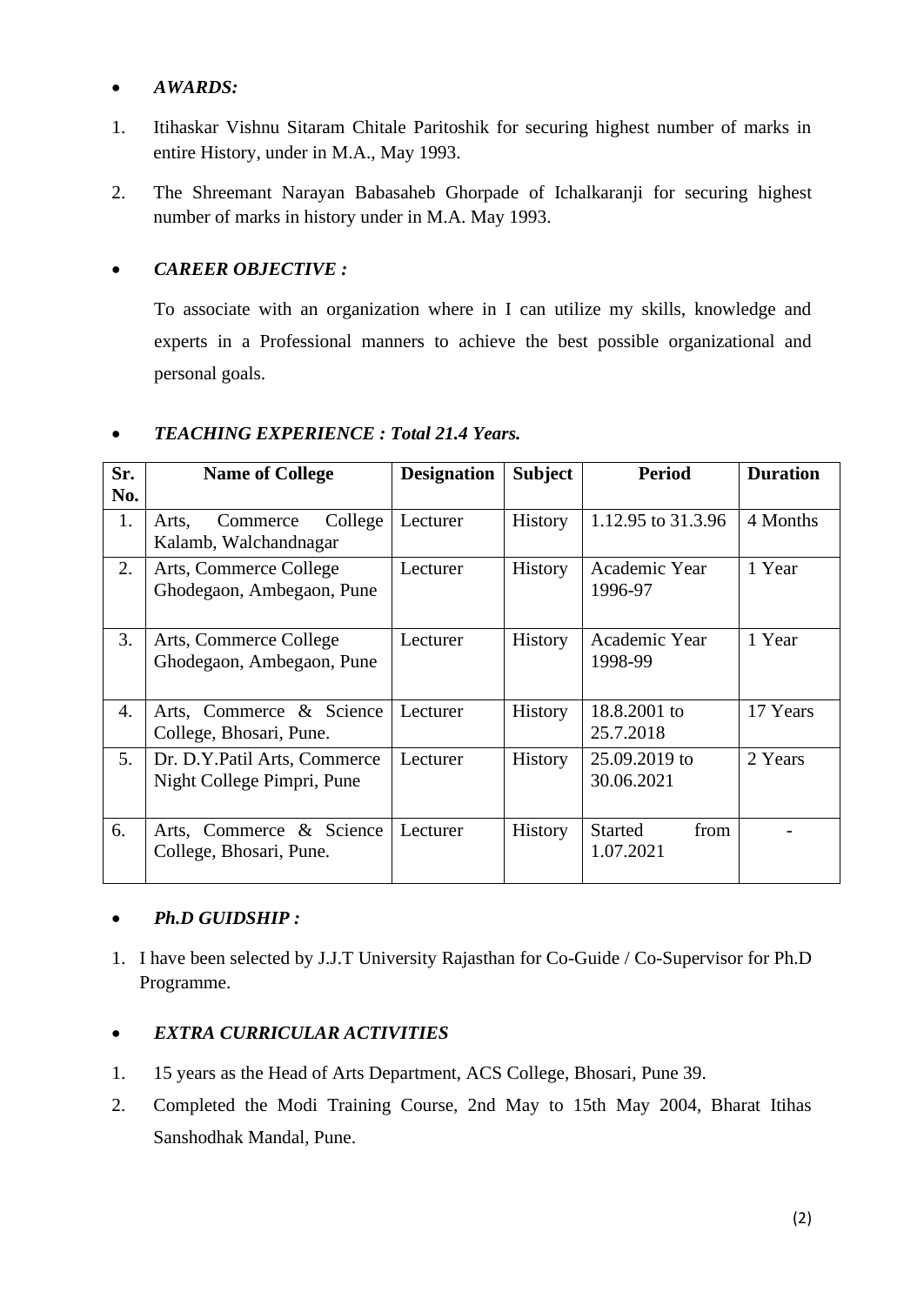- 3. Assessment Program F.Y.B.A., April 2005, examination in the subject History from 15.4.2005 to 19.4.2005, S. P. College, Pune 30.
- 4. Examination Vigilance Committee Member (Flying Squad) Pune University. A) 12.4.2006 to 26.04.2006 B) 28.10.2006 to 7.11.2006.
- 5. Internal Senior Supervisor for College levels F.Y. Exam. March/April 2011. 23 March 2011 to 5th April 2011 R.J.S.P.M.'s ACS College, Bhosari, Pune 39.
- 6. N.S.S. Program Officer A.Y. 2012-13 RJSPM's ACS College, Bhosari, Pune 39.
- 7. 2013 Pattern SPPU History Syllabus for 'History of West Asia' & 'American History' my two books have been referred as reference books.
- 8. As a "Guest Lecture Resource Person Girls Personality Development of Pritam Prakash College, Bhosari, Pune 39 on 3rd March 2017.
- 9. Worked As Co-ordinator State Level Conference Arts, Commerce and Science College, Bhosari, Pune 39, Two Days State Level Conference on - Challenges before Higher Education - 30, 31 January 2018.
- 10. As a chairman A.Y.2017-18 Alumni Committee RJSPM's ACS College, Bhosari, Pune 39.
- 11. Jijau Published the editorial magazine in RJSPM's ACS College, Bhosari, Pune 39, A.Y. 2013-14, 2014-15, 2017-18.
- 12. Member various committee's in RJSPM's ACS College, Bhosari, Pune 39 Discipline committee, Examination Committee, Cultural Committee, N.S.S. Committee, Staff Academy, Sports Committee, Student's Development Committee, etc.
- 13. For the Pune Division of Yashwantrao Chavan Open University, (YCMU) Nashik, Lectures taken of Subjects - History and Sociology for BA.
- 14. Participation in External Examiner and Paper Checking in YCMU Open University Examinations.
- 15. Participated in various State, National and International Webinars.
- 16. Participate in a various type of Quizzes.
- 17. Dr. D.Y. Patil Night College, Pimpri, Pune 18. I have been worked as a CEO (College Examination Officer) for the year 2019 – 2020.
- 18. Savitribai Phule Pune University School of Open & Distance Learning Lectures taken of Subjects - History & Sociology for B.A. & M.A. Students.

#### • *BOOK PUBLISHING :*

- 1. History of Western Asia (1900-1970) Prachi Publication, Borivali (W), Mumbai, 2002.
- 2. Current Issue in Indian Society, Prachi Publication, Borivali (W), Mumbai, 2002.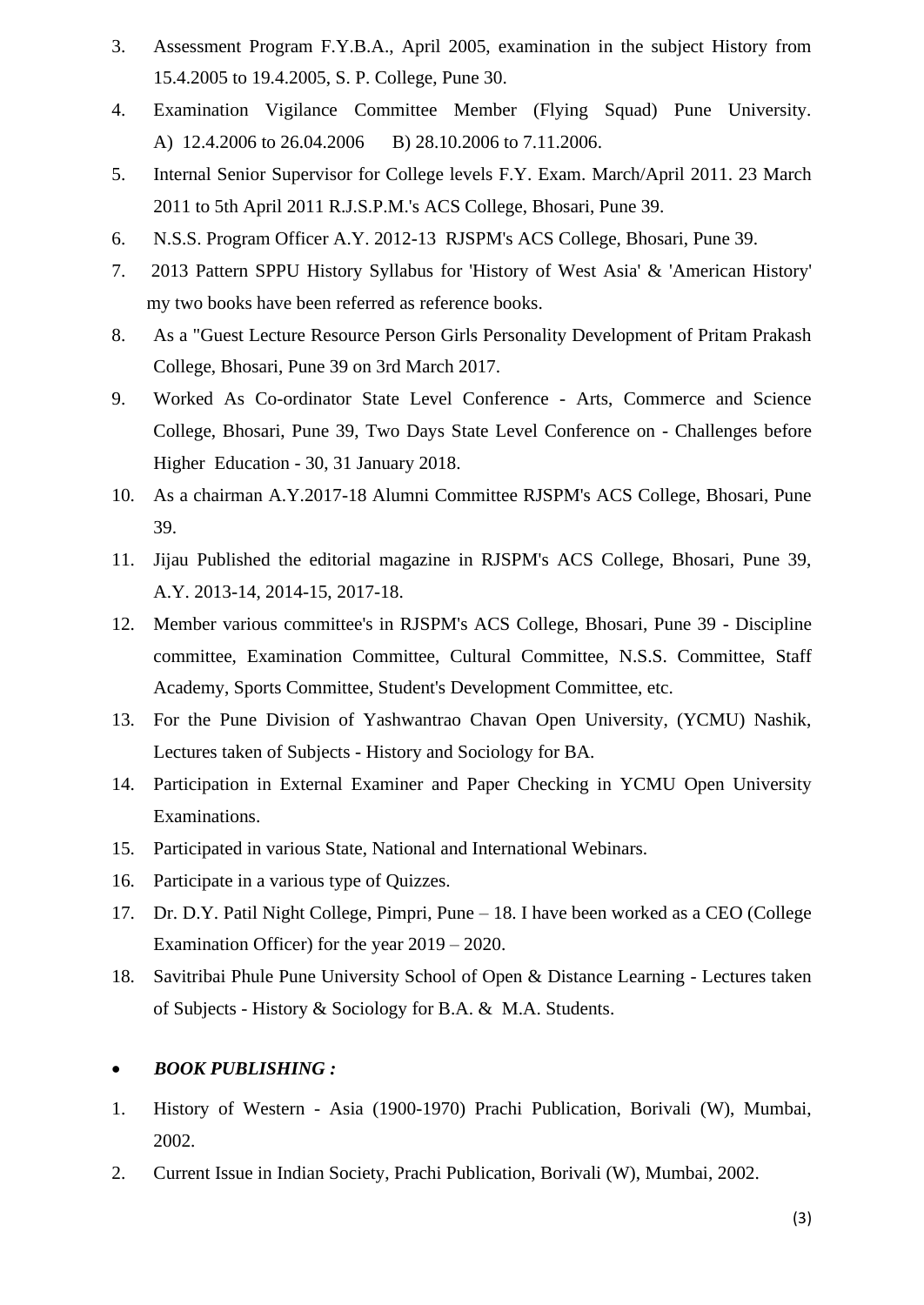- 3. History of America (1861-1962), Murlidhar Publication, Pune, 2003.
- 4. History of Law, Bombay University, Prachi Publication, Borivali (W), Mumbai, 2004.
- 5. Chhatrapati Shivaji and His Times (F.Y.B.A. General Paper SPPU), Radhika Enterprises, Pune, ISBN No. 978-81-933296-1-0 Year Aug. 2016.
- 6. Asia History of the 20th Century (T.Y.B.A. Special Paper IV SPPU) Radhika Enterprises, Pune, 17 Aug. 2016. ISBN No. 978-81-933296-0-3 Year 17 Aug. 2016.
- 7. History of America (T.Y.B.A. Special Paper IV SPPU), Radhika Enterprises, Pune, 18 Aug. 2016.
- 8. Medieval India (S.Y.B.A. Special Paper II SPPU) Radhika Enterprises, Pune, Nov. 2017. ISBN No. 978-81-933296-6-5 Year Nov. 2017.
- 9. SYBA History General Paper 2 'History of the Maratha' (1630 1818) Credit System Year 2020-21 Semester – III & IV. Book Published by Idol Publications, Pune – 02. ISBN No. 978-93-84283-31-5 Year 2021.
- 10. SYBA History Special Paper 1 'Medieval India' Credit System Year 2020-21 Semester - III & IV. Book Published by Idol Publications, Pune – 02. ISBN No. 978-93-84283-66-7 Year 2021.
- 11. SYBA History Special Paper 2 'Glimpses of the Modern World' Credit System Year 2020-21 Semester - III & IV. Book Published by Idol Publications, Pune – 02. ISBN No. 978-93-84283-71-7 Year 2021.

### • *RESEARCH EXPERIENCE (PAPER PUBLISHING) :*

- 1. Seth Hirachand Mutha College of Arts, Commerce and Science, Umbarde, Kalyan (W), New Trends in Historiography, One Day State Level Conference, 10 Aug. 2015 - Paper Published -**"Marxist - Philosophy of Karl Marx".** ISBN No. 978-93-5249-011-0.
- 2. Competitive Quarterly Review Saksham Samiksha Jan-Feb-March 2017, Paper Published - "**Contribution of the Period of Independence Day News paper 'The Kal.".** ISSN No. 22314377.
- 3. Arts, Commerce and Science College, Bhosari, Pune 39, Two Days State Level Conference on - Challenges before Higher Education - 30, 31 January 2018. Paper Published - **"Study Methods in Higher Education".** ISBN No. 978-81-926144-2-7.
- 4. Shankarrao Bhelke College, Nasarapur, Tal. Bhor, Dist. Pune, State Level Seminar Contribution of Maratha Sardars in Swarjya Formation on 16 Feb. 2018, Paper Published - **"Contribution of Pawar Family".** ISSN No. 2394-2078.
- 5. International Multilingual Refereed Research Journal, Dr. Bapu Gholap UGC Approved Printing Area, Beed. Paper Published - **"Sivarampant Paranjape and Swarajya Letter.** ISSN No. - 2394 - 5303.